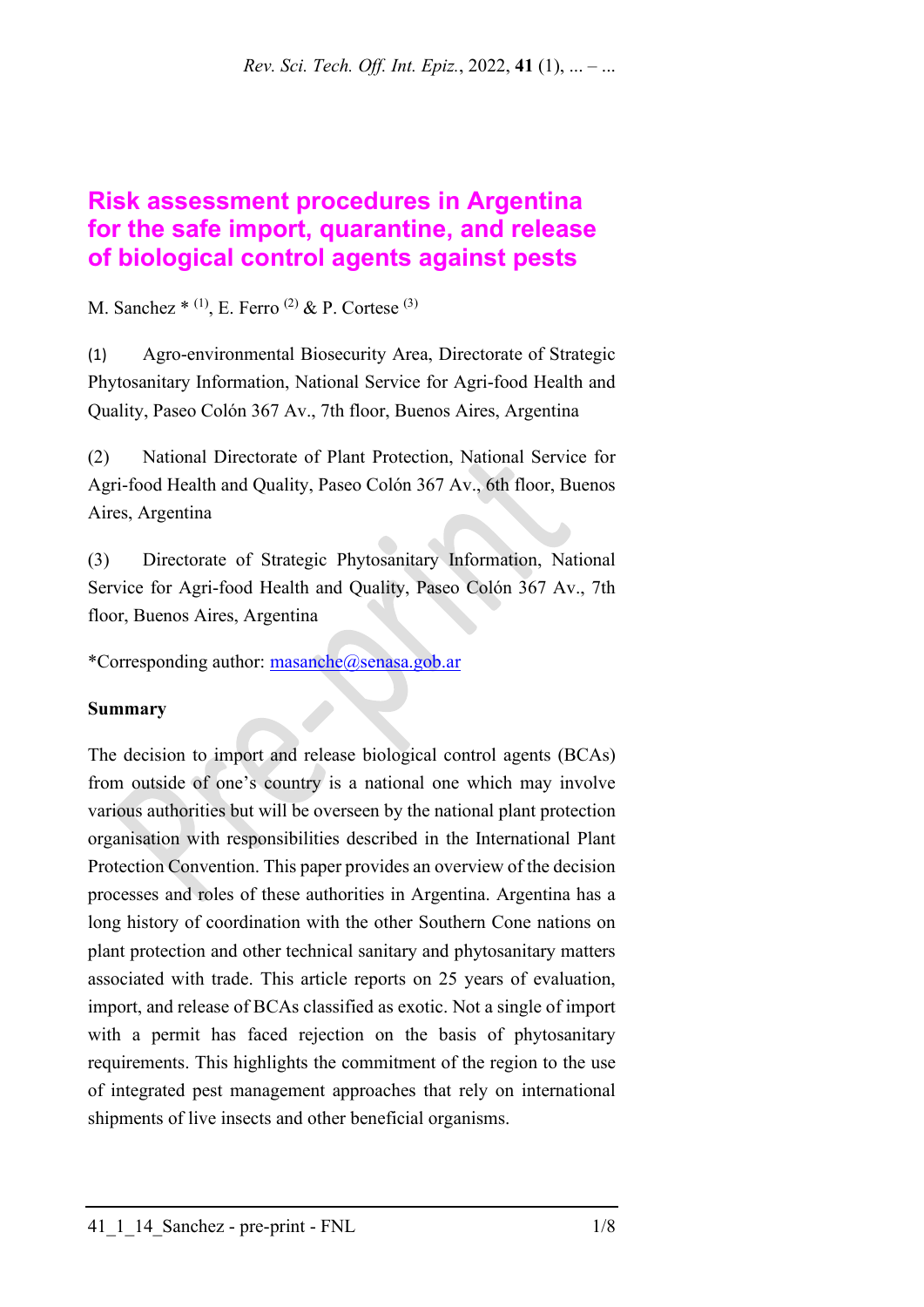#### **Keywords**

Biological control agents – Import – ISPM No. 3 – Release – Risk assessment.

## **Introduction**

In Argentina, the National Directorate for Plant Protection (DNPV) is the government division of the National Service for Agri-Food Health and Quality of Argentina (SENASA) that is assigned the functions that the International Plant Protection Convention (IPPC) establishes for national plant protection organisations (NPPOs). Among its actions is to intervene in agro-environmental biosecurity, including biological control agents (BCAs) and other types of beneficial organisms, such as pollinators (herein after referred to jointly as BCA). (These terms are used based on the following definitions: biological control agent: natural enemy, antagonist or competitor or other organism, used for pest control; beneficial organism: any organism directly or indirectly favourable to plants or plant products, including biological control agents.)

The International Standard for Phytosanitary Measures (ISPM) No. 3 (1) provides guidelines for risk management related to the export, shipment, import and release of biological control agents and other beneficial organisms. Among other aspects, it describes the role and responsibilities of NPPOs, exporters and importers of these agents. Beyond this, the Southern Cone Plant Health Committee (referred to by its acronym in Spanish, COSAVE), which is the regional plant protection organisation (RPPO) to which Argentina belongs, has Regional Plant Protection Standards (ERPF, or RSPM in English) with guidelines that describe in more detail the procedures and requirements for the import, infrastructure, quarantine, registration, and release of BCAs within the region. These are ERPF No. 4.1, 4.1.1, 4.2 and 4.2.1  $(2, 3, 4, 5)$ .

In this context, in 1997 Argentina regulated, through the Ministry of Agriculture, Livestock, Fisheries and Food of the Nation, Resolution No. 758/97 (6), the entry, quarantine and release of BCAs for the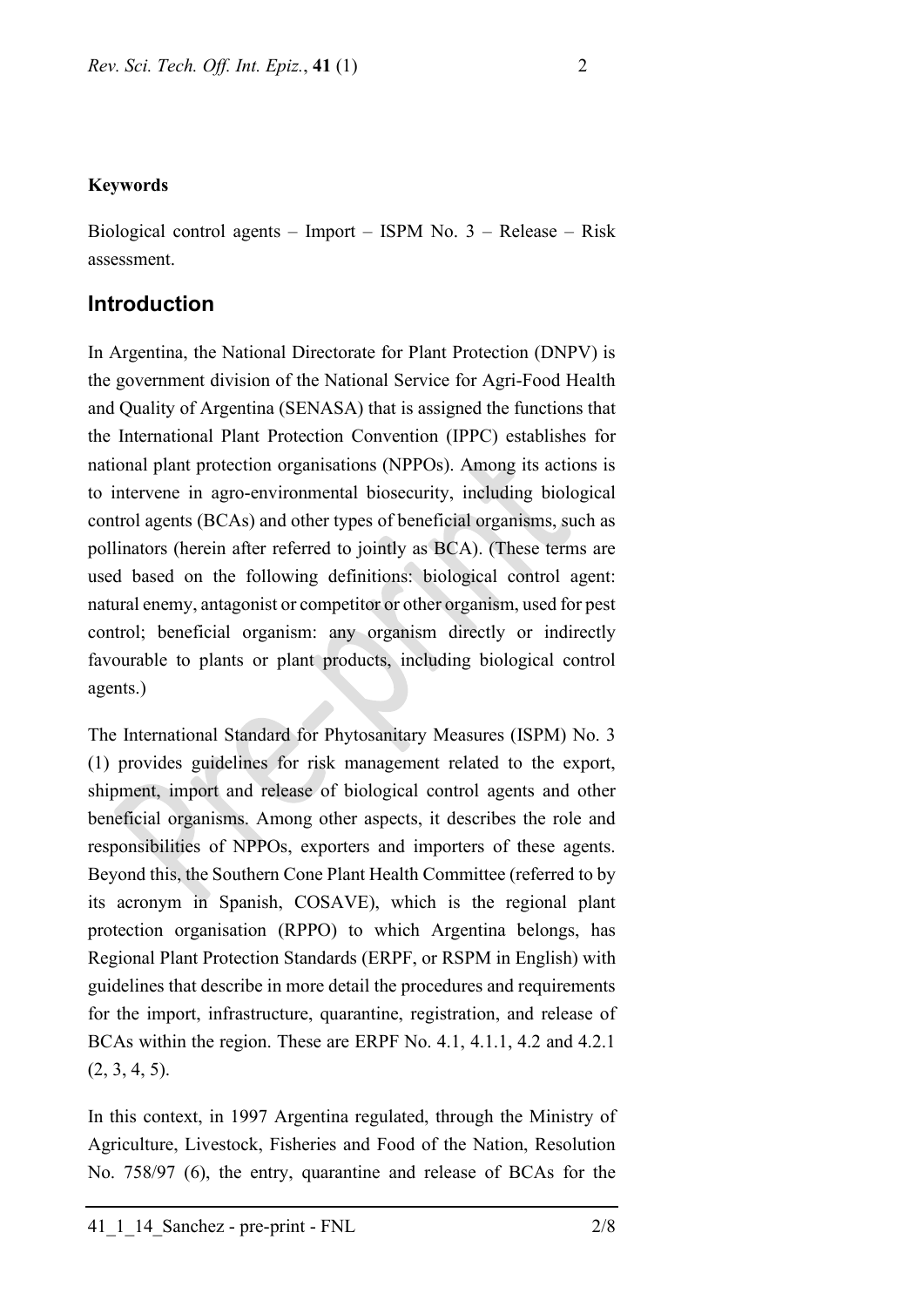control of agricultural pests, or intended for private use, teaching, demonstration, research or trials. In this way, the international general guidance of ISPM No. 3 was translated into a regional framework, developed under COSAVE, which is implemented on the national level with Resolution No. 758/97; national regulations align with the international and regional guidance.

### **Risk assessment**

The process of importing an exotic BCA begins with the importer's request. This action involves the presentation of a form to the NPPO of Argentina in which information about the BCA, the pest to be controlled, the importer and the exporter must be detailed. It is important to note in this regard that ISPM No. 3 establishes that it is the responsibility of the importing NPPO to 'evaluate the documentation on the target pest and on the biological control agent and beneficial organisms supplied by the importer in relation to the acceptable level of risk' (Section 3.1.2). This focuses on the potential risk arising from the end use of the imported organism, but also implies managing risks during transport.

Once the application to receive the BCA in Argentina has been submitted and approved, the corresponding risk analysis is carried out. This risk analysis consists of the assessment of risk to the environment when the exotic BCA is released. The risk analysis covers a range of issues regarding the possible impact on the agroecosystem in relation to: its geographical distribution; its biology and ecology; its presence or absence in the country of destination; the form of control against the target pest (predation, parasitism); its taxonomic and prey specificity; behaviour of its population as a natural enemy of any native fauna present; its capacity for post-release establishment; and options for monitoring the introduced BCA after release.

By virtue of the result of the risk analysis and consultations with specialists in each case, an application for the importation of a BCA is either authorised or refused. The BCA shipment must be accompanied by a certificate from the NPPO of the exporting country.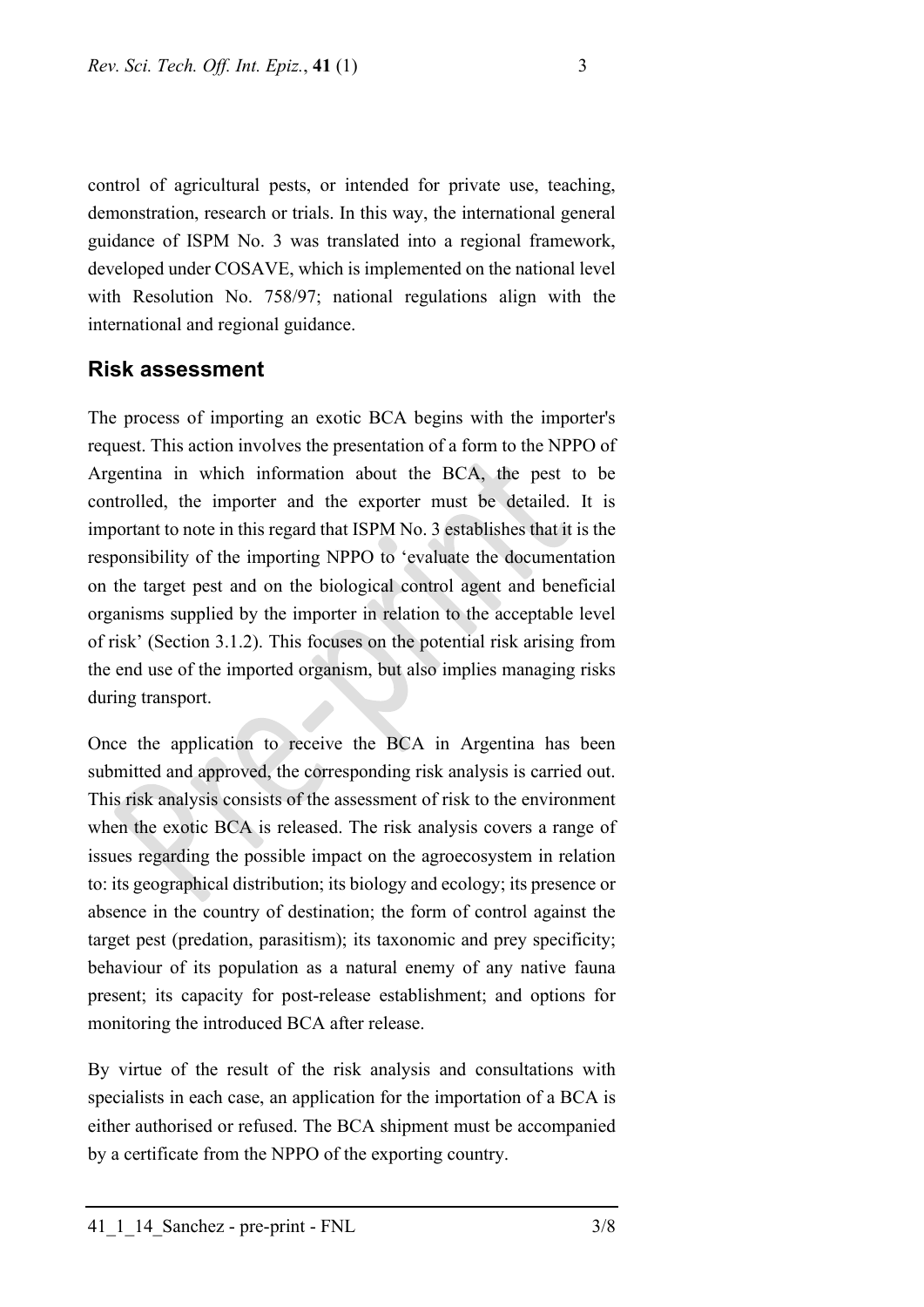The list of BCAs that have been evaluated in Argentina are listed in Table I. Some of these have not been allowed, due to lack of information or other barriers to proper completion of a risk management plan.

#### [Place Table 1 here]

#### **Shipments**

Two conditions that must be specified before importation are the quantity (units) of BCA for each shipment and the purpose for which they will be imported. The general conditions include the need for transport to be carried out in biosafe packaging, sealed, and labelled, with the declaration of the country of origin. The point of entry into the country and the time of validity of the permit must also be declared with the prior consent of the NPPO of the country of origin.

Each permit also required the review by the Ministry of Environment and Sustainable Development at the national level, as well as the environmental enforcement authorities of the competent Province, according to the final destination of the release.

## **Import of biological control agents**

A key requirement to be met prior to importation is the designation by the importer of a responsible specialist in charge of the work programme. It is the function of this person in charge to ensure the correct identification, compliance with the biosecurity conditions in the packaging of the material at the time of entry into the country, and the subsequent transfer of the BCA to the facilities of the official quarantine station.

Once the import has been authorised, subject to formal communication by the NPPO of the country of destination, the shipment is controlled under specified biosecurity conditions, during both the entry and transfer of the material to the quarantine site. The organisms must then be quarantined for a variable period, according to the BCA in question. This is intended to ensure the identity and health status of the exotic BCA and to avoid a potential risk to the country's plant production.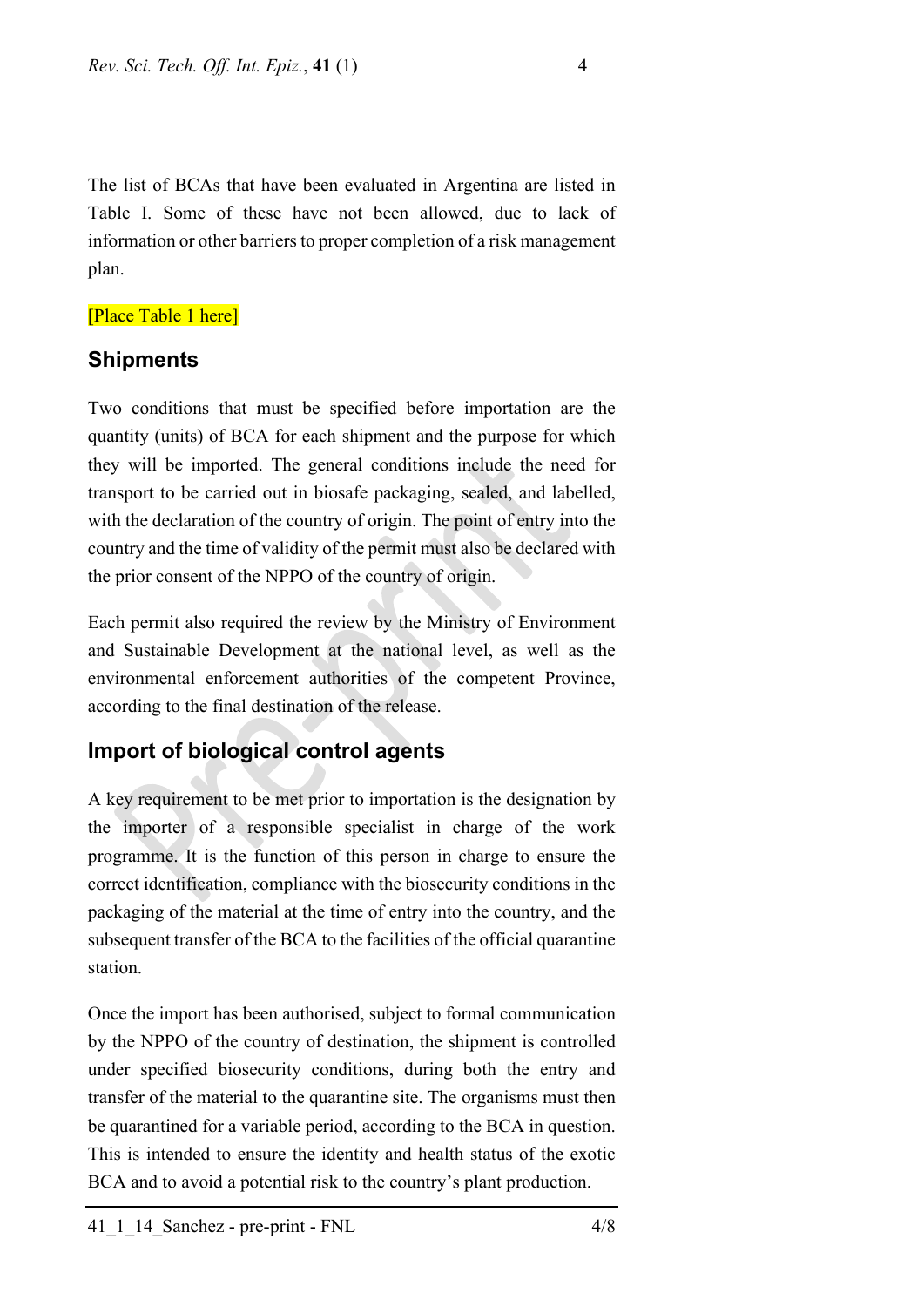## **Quarantine stations**

Based on the guidelines of COSAVE's ERPF 4.1.1 on Infrastructure Requirements, Personnel, and Operational Procedures of BCA Quarantine Stations, the enclosure where quarantine takes place must meet certain requirements according to the level of biosecurity required and in order to be approved for its operation as an official Quarantine Station. These requirements cover the handling of the BCA, infrastructure conditions, training of the personnel involved, and the technical responsibilities of the Quarantine Officer during the process of entry, quarantine, and release of each shipment.

The Officer responsible for the quarantine must carry out the evaluation of the taxonomic identification and sanitary status of the imported biological material. If the presence of any contaminant is detected in the consignment that has arrived at the quarantine station, the consignment must be destroyed.

While most of the procedures described are carried out at the national level, Argentina also has experience of working with Chile through the framework of a binational programme for suppression of the *Sirex noctilio* pest. In this case, since both countries were interested in using BCA for the control of the pest, the official quarantine stations of Argentina and Chile coordinated the related evaluation and studies, with the aim of safely introducing CBA shipments from a third country into both countries.

## **Release of the biological control agent**

If the results of the quarantine studies are satisfactory, the Director of the NPPO of the destination country (in this case, Argentina) provides a formal note approving release into the environment. Field releases are monitored, in line with the work plan presented by the applicant, with the aim of verifying the establishment or not of the BCA in the area of release, as well as the effectiveness in the control of the target pest. The duration of this monitoring period is determined on a case-by-case basis depending on the project proposed by the applicant.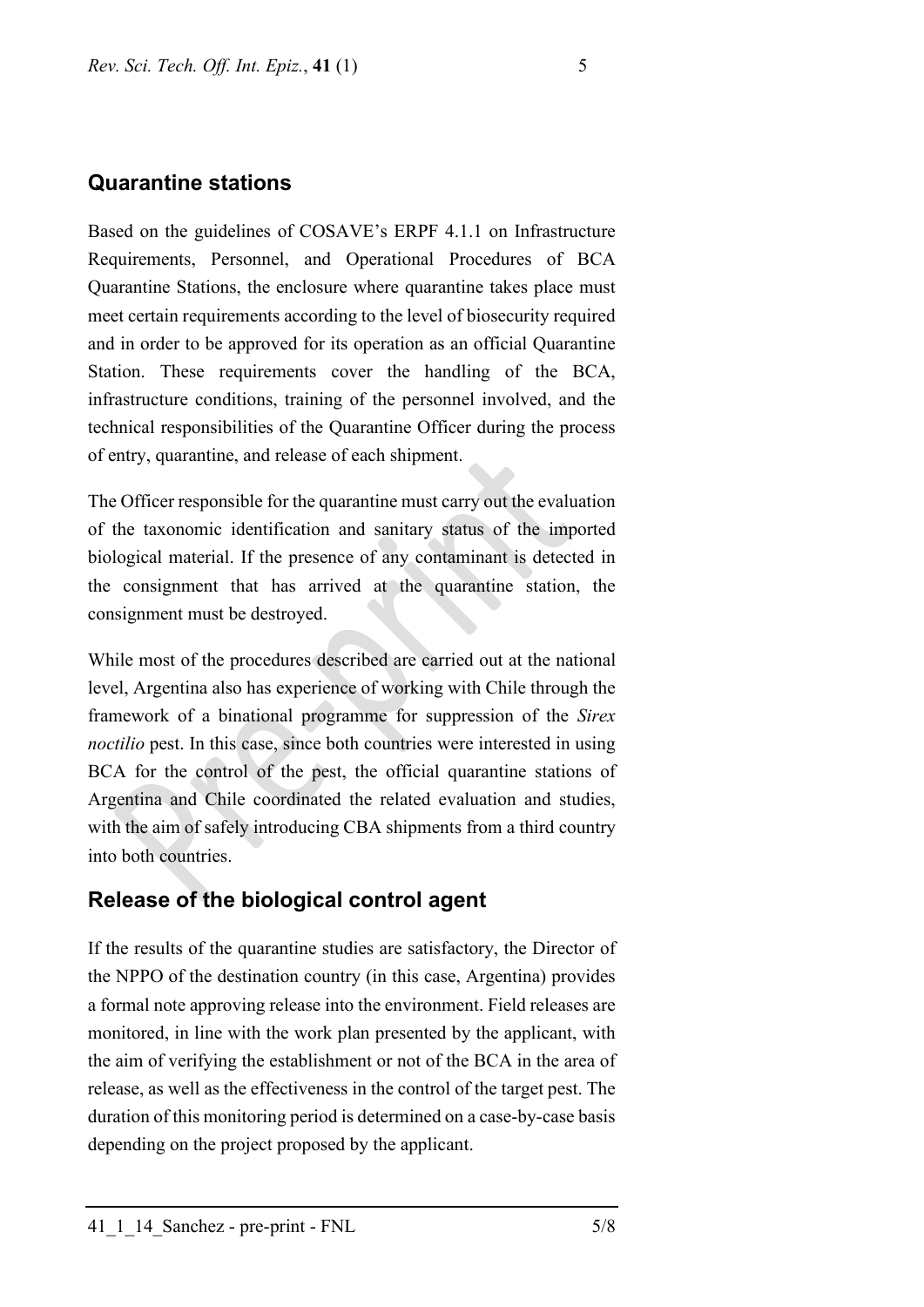#### **Outcomes**

Applicants request import to Argentina of live insects for research, biocontrol, or pollination. After the evaluation is completed and permits issued, there has not been a single rejection on phytosanitary grounds of a shipment of exotic BCAs for import and release since the legal framework for risk analysis was established in Argentina. There is now extensive experience of importing shipments, the monitoring of processes in quarantine enclosures, the subsequent release to the environment, and even the implementation of compliance protocols. The general conditions of shipments of live BCAs into Argentina have been found to be safe. This experience demonstrates the importance of having a regularly updated regulatory framework in force based on the general international guidelines, and regional and more detailed national requirements, as is the case in Argentina. This risk analysis system ensures shipments of BCAs have been free of contaminants and minimises possible negative impacts to the environment while facilitating pest control.

## **References**

1. Food and Agriculture Organization of the United Nations (FAO) (2017). – ISPM No.3 Guidelines for the export, shipment, import and release of biological control agents and other beneficial organisms. FAO, Rome, Italy, 16 pp. Available at: [www.fao.org/publications/card/en/c/e4e617ae-db1b-4aed-b676-](http://www.fao.org/publications/card/en/c/e4e617ae-db1b-4aed-b676-36d1f3b1b321/) [36d1f3b1b321/](http://www.fao.org/publications/card/en/c/e4e617ae-db1b-4aed-b676-36d1f3b1b321/) (accessed on 20 January 2022).

2. Comité de Sanidad Vegetal (COSAVE) (2016). − Estándar Regional en Protección Fitosanitaria (ERPF) 4.1. Procedimientos cuarentenarios para agentes de control biológico y otros organismos benéficos. COSAVE, ver. 1.1.4, 10pp. Available at: [www.cosave.org/sites/default/files/resoluciones/anexos/Anexo%20Re](http://www.cosave.org/sites/default/files/resoluciones/anexos/Anexo%20Resol%20215_86_16D%20Revisi%C3%B3n%20ERPF%204.1%20Control%20Biol%C3%B3gico%20espa%C3%B1ol.pdf) [sol%20215\\_86\\_16D%20Revisi%C3%B3n%20ERPF%204.1%20Cont](http://www.cosave.org/sites/default/files/resoluciones/anexos/Anexo%20Resol%20215_86_16D%20Revisi%C3%B3n%20ERPF%204.1%20Control%20Biol%C3%B3gico%20espa%C3%B1ol.pdf) [rol%20Biol%C3%B3gico%20espa%C3%B1ol.pdf](http://www.cosave.org/sites/default/files/resoluciones/anexos/Anexo%20Resol%20215_86_16D%20Revisi%C3%B3n%20ERPF%204.1%20Control%20Biol%C3%B3gico%20espa%C3%B1ol.pdf) (accessed on 20 January 2022).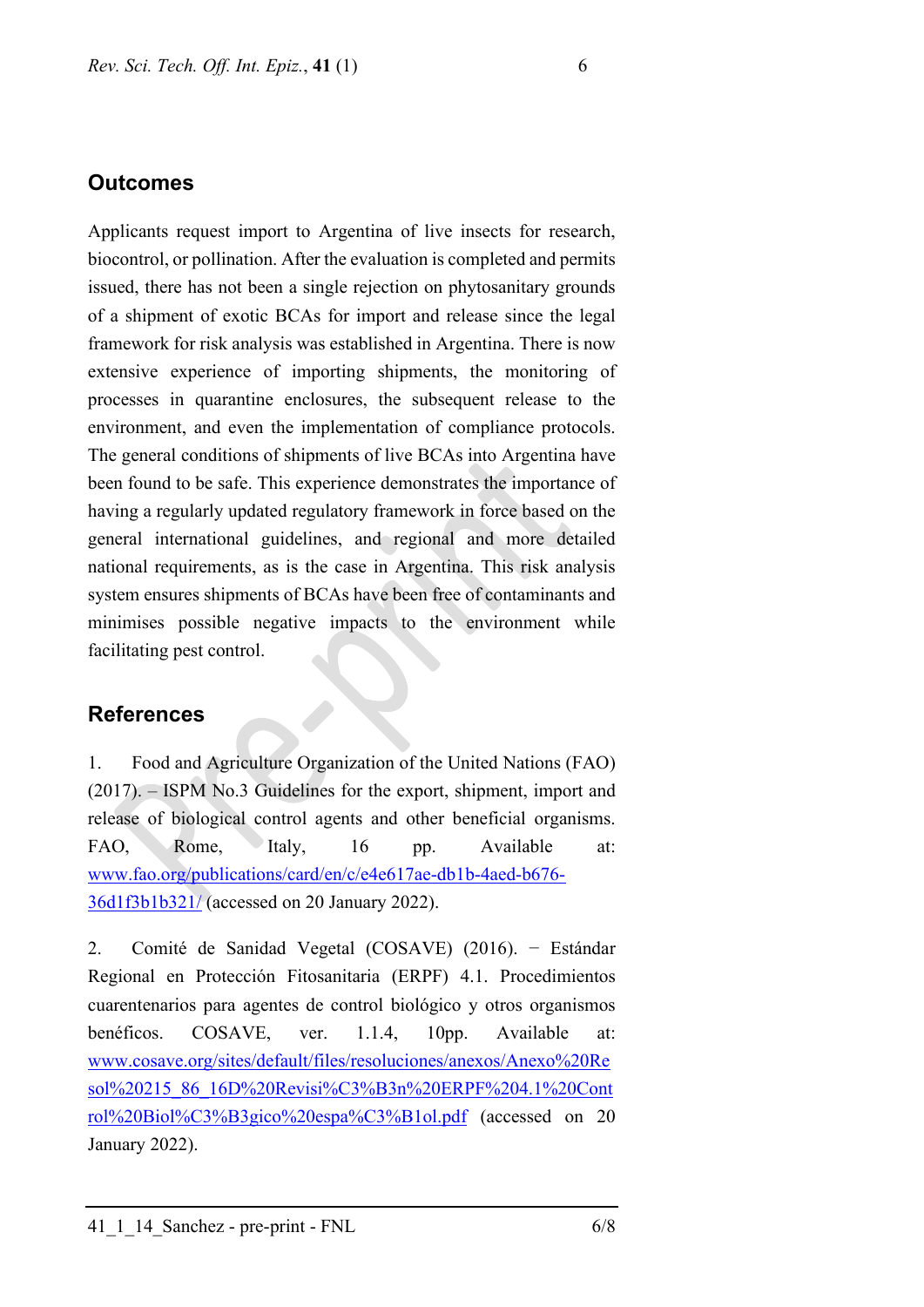3. Comité de Sanidad Vegetal (COSAVE) (2000). − ERPF 4.1.1. Requisitos de Infraestructura, Personal y Procedimientos Operacionales de Laboratorios de Cuarentena de ACBs. COSAVE, ver. 1.2. Available at: [www.cosave.org/sites/default/files/erpfs/st40101v000102\\_esp.html](http://www.cosave.org/sites/default/files/erpfs/st40101v000102_esp.html) (accessed on 20 January 2022).

4. Comité de Sanidad Vegetal (COSAVE) (1997). − ERPF 4.2. Requisitos Para el Registro de Agentes de Control Biológico Microbiano, Productos Técnicos Microbianos y Productos Microbianos Formulados. COSAVE, ver. 1.1. Available at: [www.cosave.org/sites/default/files/erpfs/st40200v000101\\_esp.html](http://www.cosave.org/sites/default/files/erpfs/st40200v000101_esp.html) (accessed on 20 January 2022).

5. Comité de Sanidad Vegetal (COSAVE) (1997). − UB-ERPF Requisitos para el registro experimental de agentes de control biológico microbiano, productos técnicos microbianos y productos microbianos formulados. COSAVE, ver. 1.1. Available at: [www.cosave.org/sites/default/files/erpfs/st40201v000101\\_esp.html](http://www.cosave.org/sites/default/files/erpfs/st40201v000101_esp.html) (accessed on 20 January 2022).

6. Secretaría de Agricultura, Ganadería, Pesca y Alimentación (1997). − Resolución SAGPyA N° 758/97. Reglamentación del ingreso a la Argentina de agentes biológicos destinados al control de plagas agrícolas. Servicio Nacional de Sanidad y Calidad Agroalimentaria (SENASA). Available at: [www.senasa.gob.ar/normativas/resolucion-](http://www.senasa.gob.ar/normativas/resolucion-758-1997-sagpya-secretaria-de-agricultura-ganaderia-pesca-y-alimentos)[758-1997-sagpya-secretaria-de-agricultura-ganaderia-pesca-y](http://www.senasa.gob.ar/normativas/resolucion-758-1997-sagpya-secretaria-de-agricultura-ganaderia-pesca-y-alimentos)[alimentos](http://www.senasa.gob.ar/normativas/resolucion-758-1997-sagpya-secretaria-de-agricultura-ganaderia-pesca-y-alimentos) (accessed on 20 January 2022).